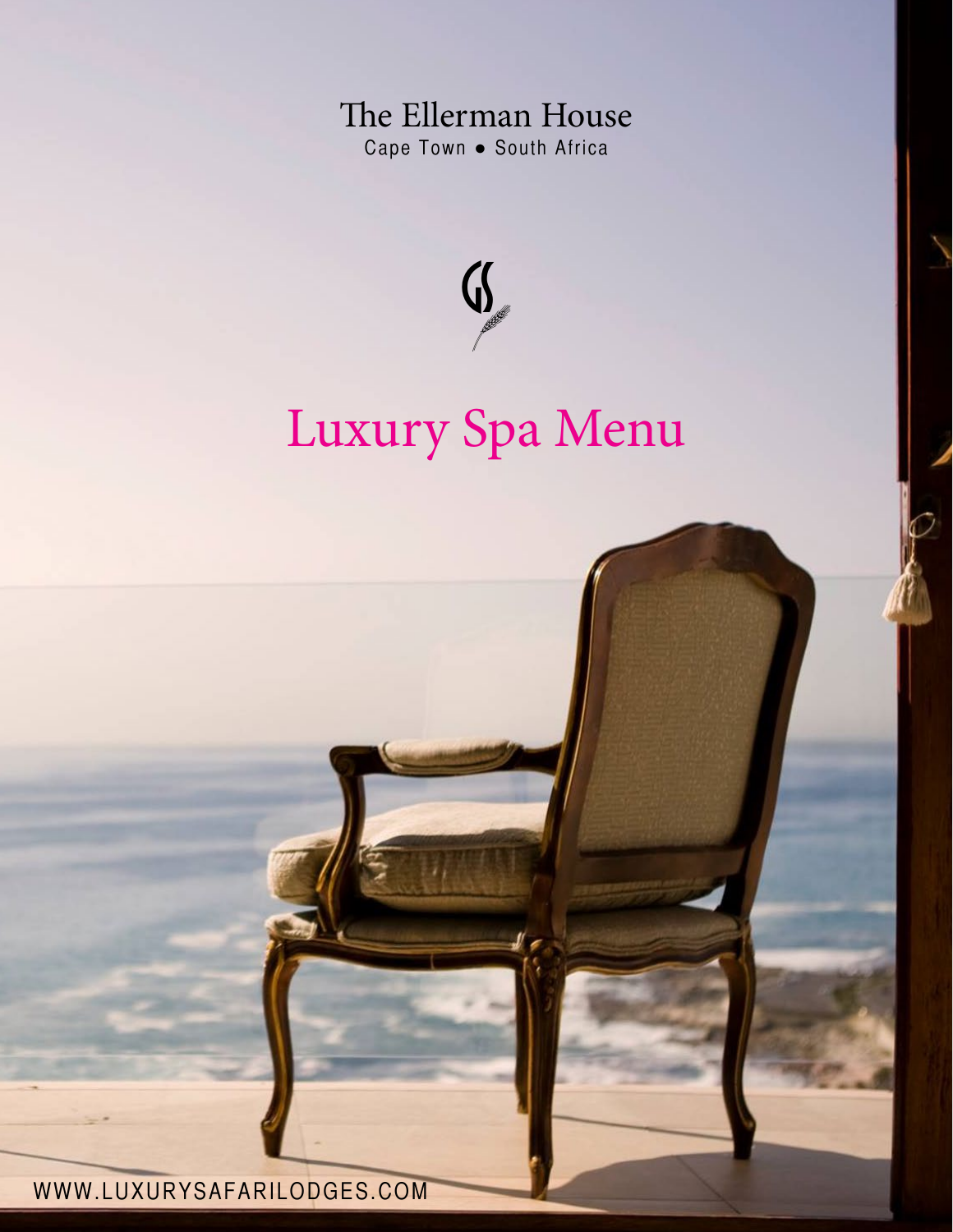# **FACIALS**

# **QMS MEDICOSMETICS**

This elite medical skincare range is formulated by cosmetic surgeon and International lecturer Dr. med. Erich Schulte based on research led, collagen enhancing technology to create a bespoke regenerative system of skincare.

Let your skincare therapist advise you on the best QMS facial for your skin. **90 minutes**

## **DERMALOGICA FACIALS DEEP CLEANSING PURIFYING FACIAL**

Designed to rebalance oily blemished skin. Includes steaming, gentle extraction and a special mask to help unclog and purify pores. **90 minutes**

## **DELICATE DEFENCE FACIAL**

Designed to calm redness associated with sensitive, irritated skin and cuperose. It soothes allergic, reactive complexions. **90 minutes** 

## **RESCUE FACIAL**

Ideal for naturally dry skin or for complexions dehydrated by the environment. Results are immediate. Skin feels dewy moist and incredibly soft. **90 minutes**



## **ANTIOXIDANT FACIAL**

Multivitamins deliver a surge of vitality to a dull, tired lackluster skin and the treatment instantly recharges skin in crisis from too much sun, stress and air travel. It boosts the skin's resilience and visibly smooths fine lines. **90 minutes**

## **THE ULTIMATE BLISS TREATMENT**

The ultimate skin care treatment. Enjoy a luxurious facial, customised especially for your skin, a pressure point scalp massage and a foot stone treatment. **120 minutes** 

*The ultimate in advanced Vitamin Therapy, Environ facials combine scientifically advanced skin care products with the revolutionary DF machine to ensure visible results.*

## **ENVIRON ENHANCING VITAMIN THERAPY**

This targeted treatment ensures that your primary skin care concerns are taken care of. It incorporates a penetrating, enhancing mask for amazing results. **90 minutes**

## **ENVIRON PURIFYING VITAMIN THERAPY**

(Mini Peel) Purifies, micro-exfoliates and rehydrates your skin. Greatly assists with the treatment of acne, scarring and deep skin congestion. The combination of scientifically advanced products and techniques revives and refreshes your skin. **90 minutes**

**ENVIRON ULTIMATE VITAMIN THERAPY**  (Long-term users of Environ only). **90 minutes**

# massage therapy

## **TRADITIONAL JAPANESE BODY WORK**

Using no oil, Anma involves gentle stretching mobilisation and deep pressure on the neuro lymphatic points. This treatment aims to bring wholeness and balance to the body. **90 minutes**

#### **CHINESE STRETCH MASSAGE**

This massage combines a wide variety of massage techniques with acupressure and stretches. It relaxes the muscles, opens up joints and encourages the flow of circulation in the body. After every stretch, hot stones are applied in both stagnant and sweeping movements as to prevent any stiffness or sore muscles for the next day. **60 or 90 minutes**

#### **BELLABACI MASSAGE**

One of the best deep tissue massages available. A wonderful ancient technique has found its place in the modern world of healing. This massage incorporates the use of Bellabaci cups to release toxins from muscles and enhance circulation. It causes a vacuum up to four inches into the tissues, causing it to release toxins and activate the lymphatic system. **90 minutes** 

## **LASTONE THERAPY**

The ultimate treatment to bring you to a new level of relaxation. The use of heated stones eases muscle tension and cool stones soothes away inflammation. **90 minutes**

#### **SWEDISH MASSAGE**

A full body massage based on classic European massage techniques using long, smooth strokes to relieve stress and tension.This is not a deep pressure massage but a medium pressure. Emerge with a feeling of total wellbeing. **60 or 90 minutes**

#### **DEEP TISSUE MASSAGE**

A full body stress and tensionreleasing massage. **60 or 90 minutes**

## **OMEGA FULL BODY MASSAGE/ MELLOW MAMA**

A complete relaxing full body massage, using our Omega-rich oils to relax muscles. This is also a safe and effective pre-natal treatment. **60 minutes**

#### **AROMATHERAPY MASSAGE**

Gentle soothing massage strokes are used together with a combination of essential oils of your choice to relax, revitalise, rebalance or purify the body. The benefits linger long after the massage is over. **90 minutes**